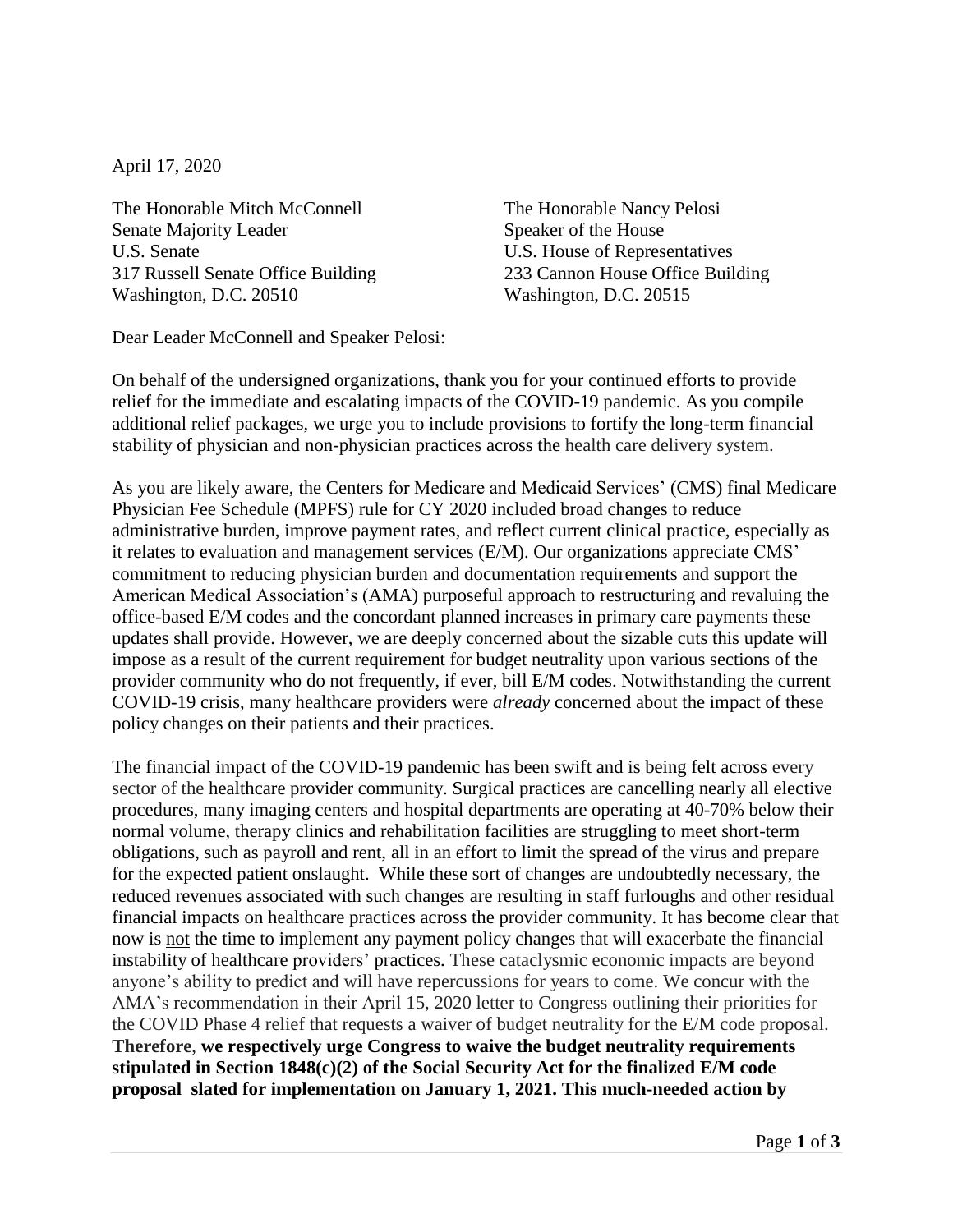## **Congress will provide a critical reprieve for a broad scope of healthcare providers facing substantial payment reductions in the coming months.**

Thank you for your thoughtful consideration of this request. Our organizations and collective memberships, representing over *one million* healthcare providers, remain committed to assisting Congress and the Administration in combatting the COVID-19 pandemic. If you have any questions or comments related to this request, please contact Cynthia Moran (ACR, cmoran@acr.org) Katie Orrico (AANS, korrico@neurosurgery.org) or Justin Elliott (APTA, justinelliott@apta.org).

## Sincerely,

Academy of Nutrition and Dietetics Alliance for Physical Therapy Quality and Innovation American Academy of Audiology American Academy of Facial Plastic and Reconstructive Surgery American Academy of Ophthalmology American Academy of Otolaryngology—Head and Neck Surgery American Association of Neurological Surgeons American Association of Orthopaedic Surgeons American Chiropractic Association American College of Mohs Surgery American College of Obstetricians and Gynecologists American College of Osteopathic Surgeons American College of Radiation Oncology American College of Radiology American College of Surgeons American Health Care Association/National Center for Assisted Living American Occupational Therapy Association American Physical Therapy Association American Psychological Association American Society for Dermatologic Surgery American Society for Surgery of the Hand American Society of Anesthesiologists American Society of Breast Surgeons American Society of Cataract and Refractive Surgery American Society of Hand Therapists American Society of Plastic Surgeons American Society for Radiation Oncology American Society of Retina Specialists American Speech-Language-Hearing Association American Urological Association Association for Quality Imaging CardioVascular Coalition Clinical Social Work Association College of American Pathologists Congress of Neurological Surgeons